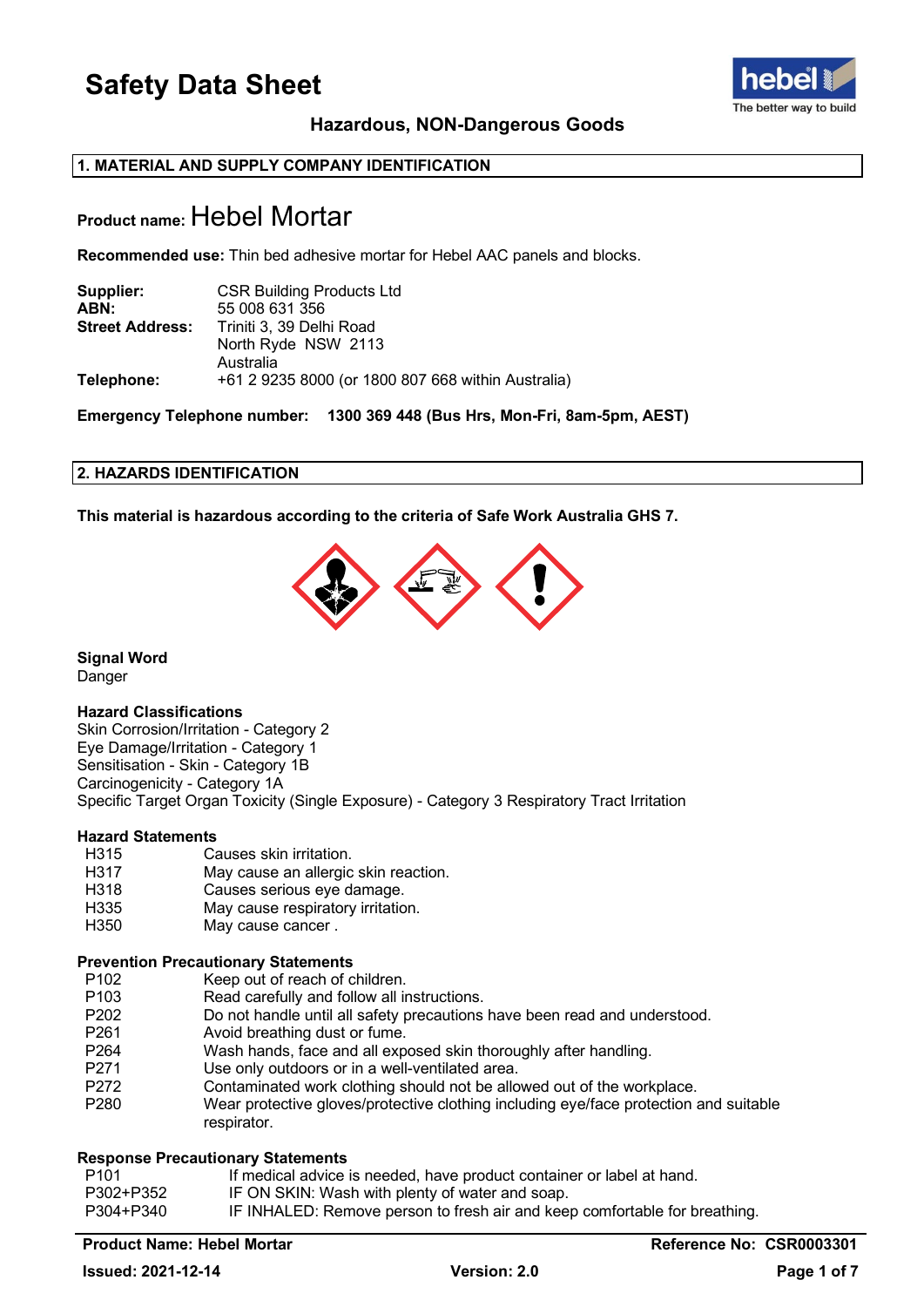

|           | P305+P351+P338 IF IN EYES: Rinse cautiously with water for several minutes. Remove contact |
|-----------|--------------------------------------------------------------------------------------------|
|           | lenses, if present and easy to do. Continue rinsing.                                       |
| P310      | Immediately call a POISON CENTER/doctor.                                                   |
| P333+P313 | If skin irritation or rash occurs: Get medical advice/attention.                           |
| P362+P364 | Take off contaminated clothing and wash it before reuse                                    |

### **Storage Precautionary Statements**

P403+P233 Store in a well-ventilated place. Keep container tightly closed. P405 Store locked up.

### **Disposal Precautionary Statement**

Dispose of contents/container in accordance with local, regional, national and international regulations.

### **Poison Schedule:** Not Applicable

### **DANGEROUS GOOD CLASSIFICATION**

Not classified as Dangerous Goods by the criteria of the "Australian Code for the Transport of Dangerous Goods by Road & Rail" and the "New Zealand NZS5433: Transport of Dangerous Goods on Land".

| <b>3. COMPOSITION INFORMATION</b>          |            |                   |
|--------------------------------------------|------------|-------------------|
| <b>CHEMICAL ENTITY</b>                     | CAS NO     | <b>PROPORTION</b> |
| Quartz (SiO2)                              | 14808-60-7 | >60%              |
| Limestone                                  | 1317-65-3  | $10 - 30 \%$      |
| Cement, portland, chemicals                | 65997-15-1 | 10 - $< 20 \%$    |
| Calcium hydroxide (Ca(OH)2)                | 1305-62-0  | 1 - $<$ 3 $\%$    |
| Quartz, respirable crystalline <5µm        | 14808-60-7 | $0.1 - 5.1 \%$    |
| Ingredients determined to be Non-Hazardous |            | <b>Balance</b>    |
|                                            |            | 100%              |

### **4. FIRST AID MEASURES**

If poisoning occurs, contact a doctor or Poisons Information Centre (Phone Australia 131 126, New Zealand 0800 764 766).

**Inhalation:** Remove victim from exposure - avoid becoming a casualty. Remove contaminated clothing and loosen remaining clothing. Allow patient to assume most comfortable position and keep warm. Keep at rest until fully recovered. Seek medical advice if effects persist.

**Skin Contact:** Effects may be delayed. If skin or hair contact occurs, immediately remove contaminated clothing and flush skin and hair with running water. Continue flushing with water until advised to stop by the Poisons Information Centre or a Doctor; or for 15 minutes and transport to Doctor or Hospital.

**Eye contact:** Immediately irrigate with copious quantities of water for 15 minutes. Eyelids to be held open. Remove clothing if contaminated and wash skin. Urgently seek medical assistance. Transport to hospital or medical centre.

**Ingestion:** Rinse mouth with water. If swallowed, do NOT induce vomiting. Give a glass of water to drink. Never give anything by the mouth to an unconscious patient. If vomiting occurs give further water. Seek medical advice.

**PPE for First Aiders:** Wear safety shoes, overalls, gloves, chemical goggles, dust mask. Available information suggests that gloves made from nitrile rubber should be suitable for intermittent contact. However, due to variations in glove construction and local conditions, the user should make a final assessment. Always wash hands before smoking, eating, drinking or using the toilet. Wash contaminated clothing and other protective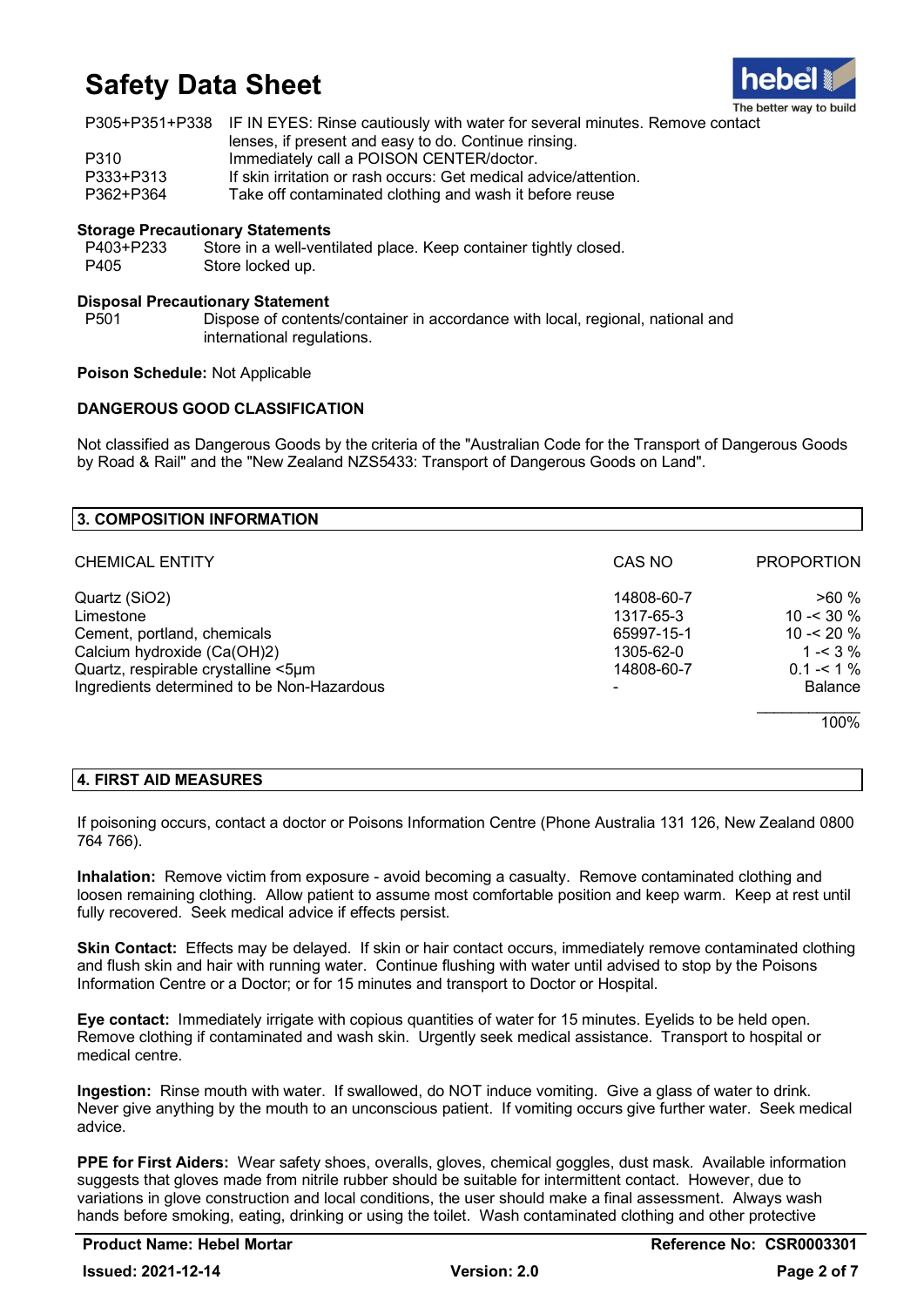

equipment before storing or re-using.

**Notes to physician:** Treat symptomatically. Effects may be delayed. Can cause corneal burns.

### **5. FIRE FIGHTING MEASURES**

**Hazchem Code:** Not applicable.

**Suitable extinguishing media:** If material is involved in a fire use water fog (or if unavailable fine water spray), alcohol resistant foam, standard foam, dry agent (carbon dioxide, dry chemical powder).

**Specific hazards:** Non-combustible material.

**Fire fighting further advice:** Not applicable.

### **6. ACCIDENTAL RELEASE MEASURES**

#### **SMALL SPILLS**

Wear protective equipment to prevent skin and eye contamination. Avoid inhalation of vapours or dust. Wipe up with absorbent (clean rag or paper towels). Collect and seal in properly labelled containers or drums for disposal.

### **LARGE SPILLS**

Clear area of all unprotected personnel. Slippery when spilt. Avoid accidents, clean up immediately. Wear protective equipment to prevent skin and eye contamination and the inhalation of dust. Work up wind or increase ventilation. Cover with damp absorbent (inert material, sand or soil). Sweep or vacuum up, but avoid generating dust. Collect and seal in properly labelled containers or drums for disposal. If contamination of crops, sewers or waterways has occurred advise local emergency services.

### **Dangerous Goods - Initial Emergency Response Guide No:** Not applicable

### **7. HANDLING AND STORAGE**

**Handling:** Avoid eye contact and skin contact. Avoid inhalation of dust.

**Storage:** Store in a cool, dry, well-ventilated place and out of direct sunlight. Store away from foodstuffs. Store away from incompatible materials described in Section 10. Store away from sources of heat and/or ignition. Store locked up. Keep container standing upright. Keep containers closed when not in use - check regularly for spills.

### **8. EXPOSURE CONTROLS / PERSONAL PROTECTION**

### **National occupational exposure limits:**

|                          | TWA            |       | STEL                     |                | <b>NOTICES</b> |
|--------------------------|----------------|-------|--------------------------|----------------|----------------|
|                          | ppm            | mg/m3 | ppm                      | mg/m3          |                |
| Calcium carbonate (a)    | -              | 10    | $\overline{\phantom{a}}$ | $\blacksquare$ |                |
| Calcium hydroxide        | ۰              | 5     | ۰                        | -              |                |
| Portland cement          | ۰              | 10    | -                        | ۰              |                |
| Quartz (respirable dust) | $\blacksquare$ | 0.05  |                          | $\blacksquare$ | Carc. 1A       |

As published by Safe Work Australia.

TWA - The time-weighted average airborne concentration over an eight-hour working day, for a five-day working week over an entire working life.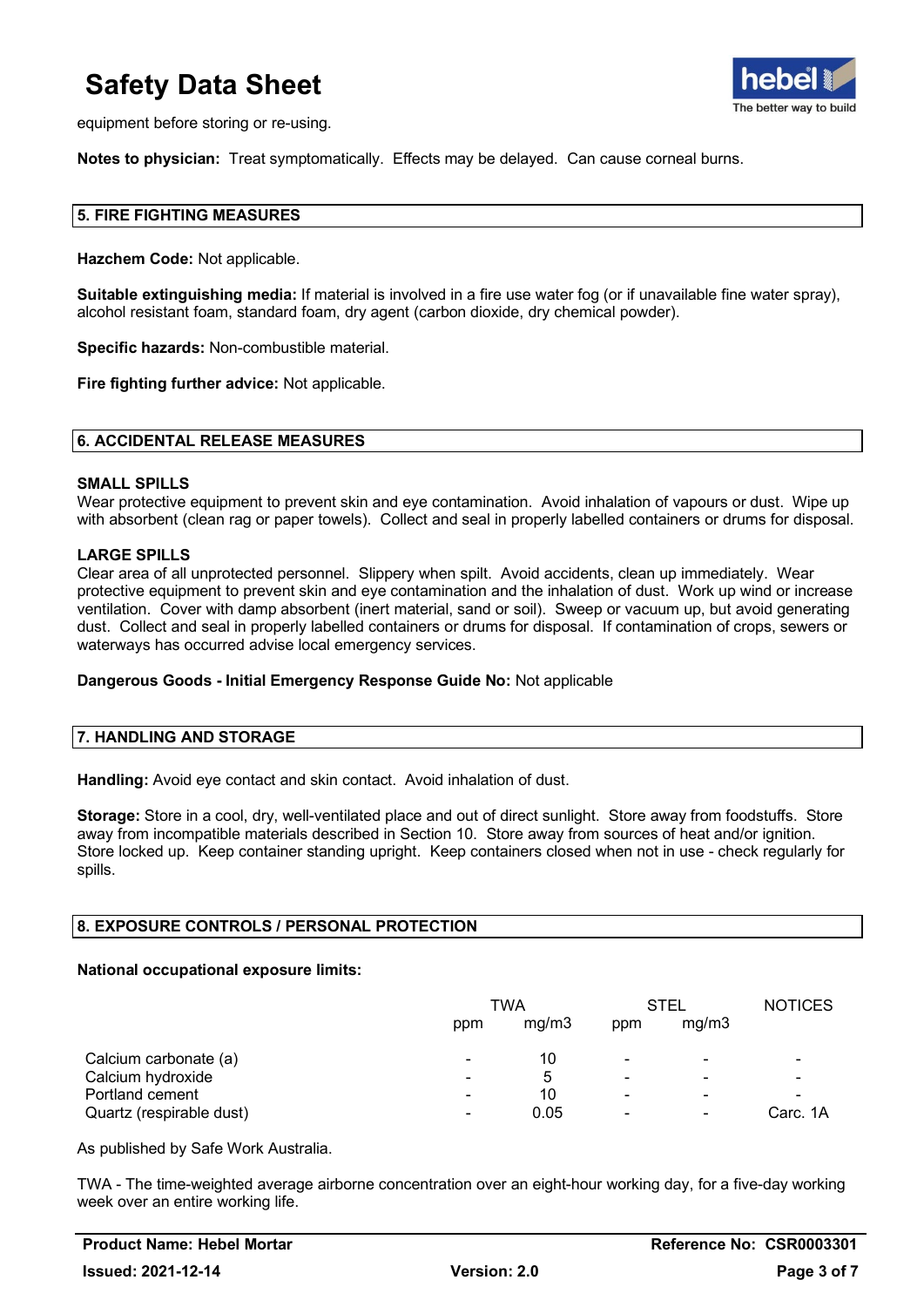

STEL (Short Term Exposure Limit) - the average airborne concentration over a 15 minute period which should not be exceeded at any time during a normal eight-hour workday.

These Exposure Standards are guides to be used in the control of occupational health hazards. All atmospheric contamination should be kept to as low a level as is workable. These exposure standards should not be used as fine dividing lines between safe and dangerous concentrations of chemicals. They are not a measure of relative toxicity.

If the directions for use on the product label are followed, exposure of individuals using the product should not exceed the above standard. The standard was created for workers who are routinely, potentially exposed during product manufacture.

**Biological Limit Values:** As per the "National Model Regulations for the Control of Workplace Hazardous Substances (Safe Work Australia)" the following ingredients in this material requires Health Surveillance:

Crystalline silica

For detailed information see "Guidelines for Health Surveillance (Safe Work Australia)"

**Engineering Measures:** Ensure ventilation is adequate to maintain air concentrations below Exposure Standards. Use only in well ventilated areas. Avoid generating and inhaling dusts. Use with local exhaust ventilation or while wearing dust mask.

**Personal Protection Equipment:** SAFETY SHOES, OVERALLS, GLOVES, CHEMICAL GOGGLES, DUST MASK.

Personal protective equipment (PPE) must be suitable for the nature of the work and any hazard associated with the work as identified by the risk assessment conducted.

Wear safety shoes, overalls, gloves, chemical goggles, dust mask. Available information suggests that gloves made from nitrile rubber should be suitable for intermittent contact. However, due to variations in glove construction and local conditions, the user should make a final assessment. Always wash hands before smoking, eating, drinking or using the toilet. Wash contaminated clothing and other protective equipment before storing or re-using.

**Hygiene measures:** Keep away from food, drink and animal feeding stuffs. When using do not eat, drink or smoke. Wash hands prior to eating, drinking or smoking. Avoid contact with clothing. Avoid eye contact and skin contact. Avoid inhalation of dust. Ensure that eyewash stations and safety showers are close to the workstation location.

### **9. PHYSICAL AND CHEMICAL PROPERTIES**

| Form:   | Powder         |
|---------|----------------|
| Colour: | Grev           |
| Odour:  | Characteristic |

**Solubility:** N Av **Relative Vapour Density (air=1):** N App **Vapour Pressure (20 °C):** N App **Flash Point (°C):** N App **Flammability Limits (%):** N App **Autoignition Temperature (°C):** N App **Melting Point/Range (°C):** N Av **Boiling Point/Range (°C): pH:** N Av **Viscosity:** N Av **Total VOC (g/Litre):** 

1.4 g/cm<sup>3</sup> @ 20°C

(Typical values only - consult specification sheet)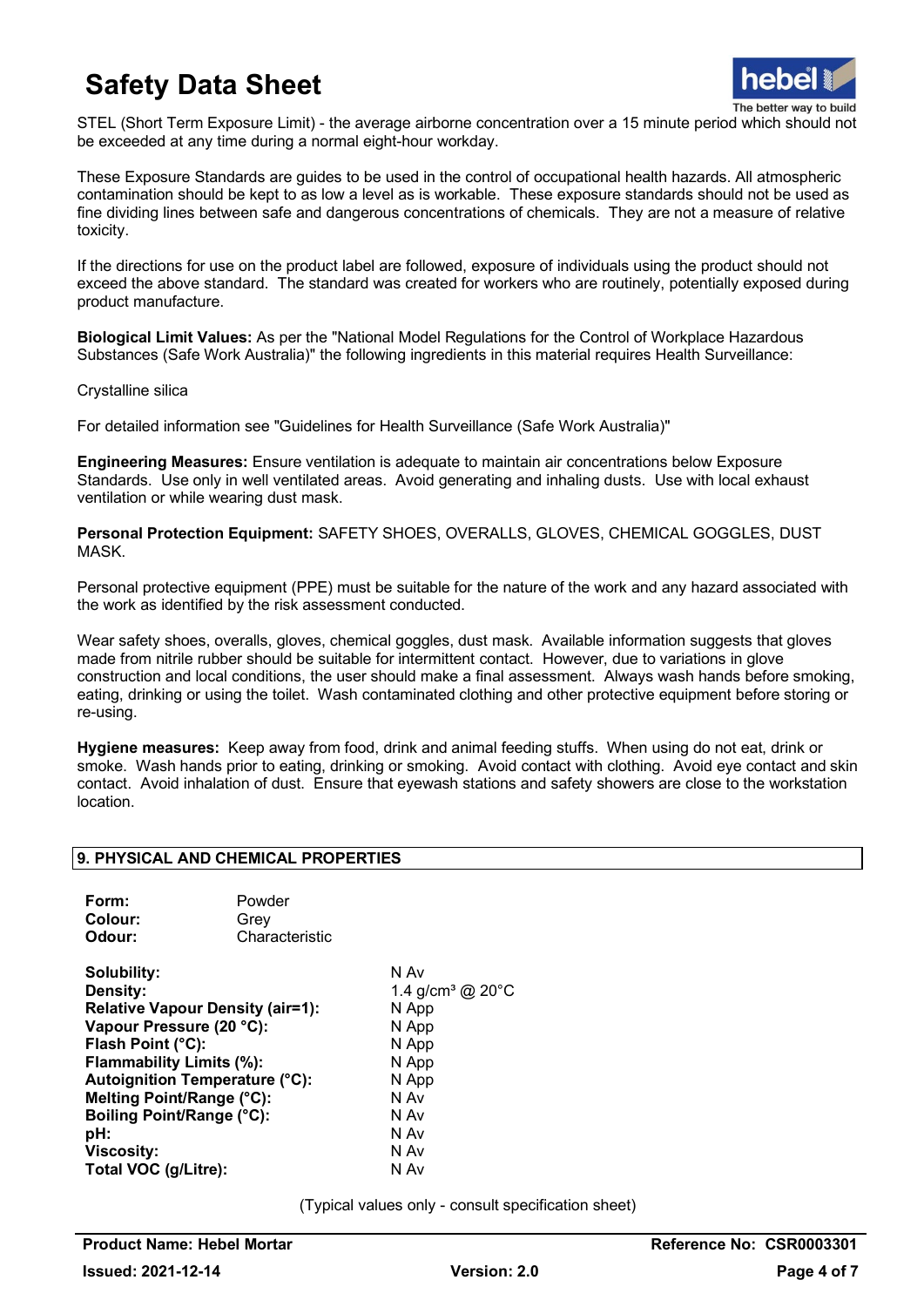

 $N Av = Not available, N App = Not applicable$ 

### **10. STABILITY AND REACTIVITY**

**Chemical stability:** This material is thermally stable when stored and used as directed.

**Conditions to avoid:** Elevated temperatures and sources of ignition.

**Incompatible materials:** None known.

**Hazardous decomposition products:** None known.

**Hazardous reactions:** No known hazardous reactions.

### **11. TOXICOLOGICAL INFORMATION**

No adverse health effects expected if the product is handled in accordance with this Safety Data Sheet and the product label. Symptoms or effects that may arise if the product is mishandled and overexposure occurs are:

### **Acute Effects**

**Inhalation:** Material is an irritant to mucous membranes and respiratory tract.

**Skin contact:** Contact with skin will result in irritation. A skin sensitiser. Repeated or prolonged skin contact may lead to allergic contact dermatitis.

**Ingestion:** Swallowing can result in nausea, vomiting and irritation of the gastrointestinal tract.

**Eye contact:** A severe eye irritant. Corrosive to eyes: contact can cause corneal burns. Contamination of eyes can result in permanent injury. Exposure to the dust may cause discomfort due to particulate nature. May cause physical irritation to the eyes.

### **Acute toxicity**

**Inhalation:** This material has been classified as not hazardous for acute inhalation exposure. Acute toxicity estimate (based on ingredients):  $LC_{50}$  > 5.0 mg/L for dust.

**Skin contact:** This material has been classified as not hazardous for acute dermal exposure. Acute toxicity estimate (based on ingredients):  $LD_{50}$  > 2,000 mg/Kg bw

**Ingestion:** This material has been classified as not hazardous for acute ingestion exposure. Acute toxicity estimate (based on ingredients):  $LD_{50}$  > 2,000 mg/Kg bw

**Corrosion/Irritancy:** Eye: this material has been classified as a Category 1 Hazard (irreversible effects to eyes). Skin: this material has been classified as a Category 2 Hazard (reversible effects to skin).

**Sensitisation:** Inhalation: this material has been classified as not a respiratory sensitiser. Skin: this material has been classified as a Category 1B Hazard (skin sensitiser).

**Aspiration hazard:** This material has been classified as not an aspiration hazard.

**Specific target organ toxicity (single exposure):** This material has been classified as a Category 3 Hazard. Exposure via inhalation may result in respiratory irritation.

### **Chronic Toxicity**

**Mutagenicity:** This material has been classified as not a mutagen.

**Carcinogenicity:** This material has been classified as a Category 1A Hazard.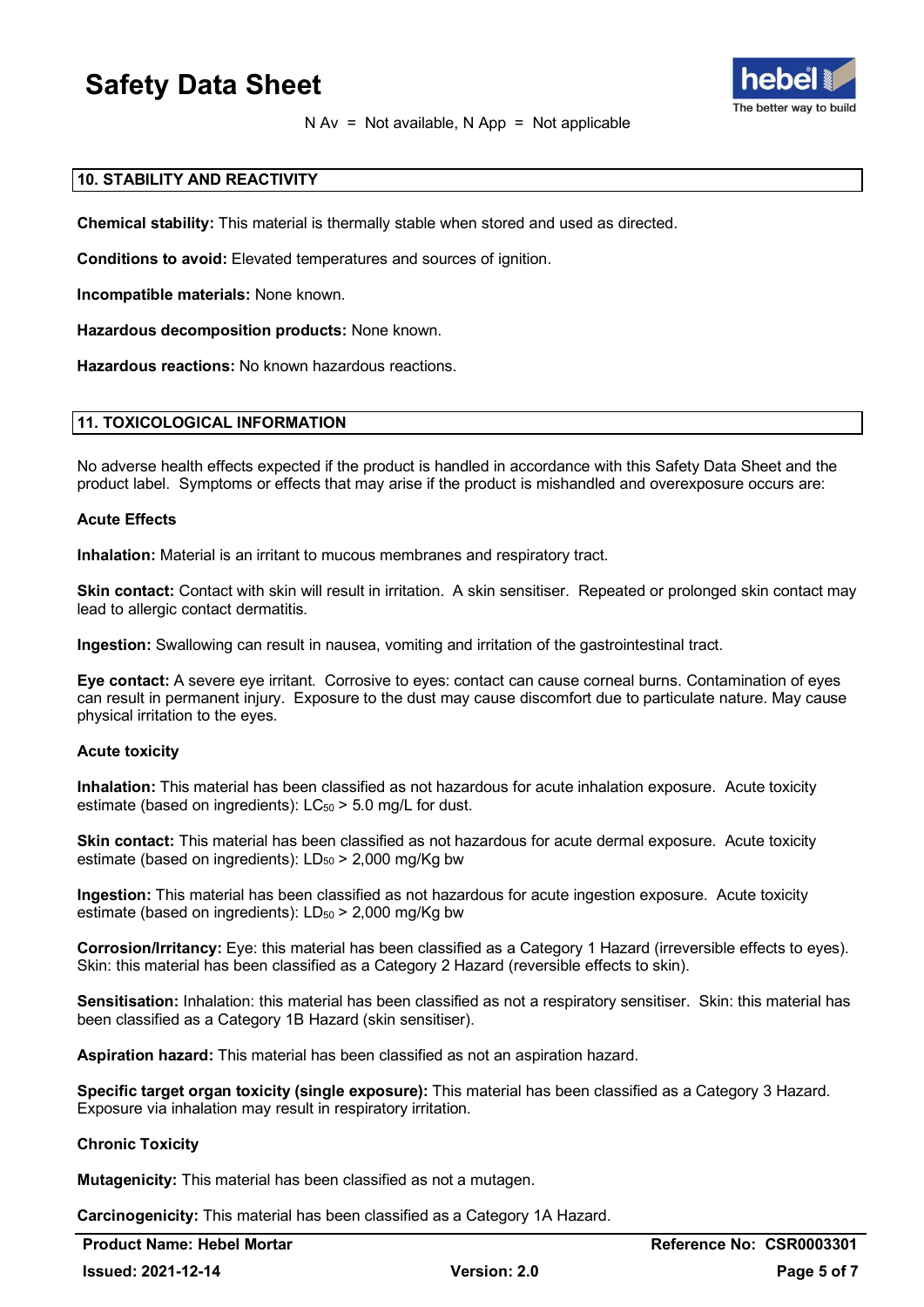

**Reproductive toxicity (including via lactation):** This material has been classified as not a reproductive toxicant.

**Specific target organ toxicity (repeat exposure):** This material has been classified as not a specific hazard to target organs by repeat exposure.

### **12. ECOLOGICAL INFORMATION**

Avoid contaminating waterways.

**Acute aquatic hazard:** This material has been classified as not hazardous for acute aquatic exposure. Acute toxicity estimate (based on ingredients): > 100 mg/L

**Long-term aquatic hazard:** This material has been classified as not hazardous for chronic aquatic exposure. Non-rapidly or rapidly degradable substance for which there are adequate chronic toxicity data available OR in the absence of chronic toxicity data, Acute toxicity estimate (based on ingredients): >100 mg/L, where the substance is not rapidly degradable and/or BCF  $\leq$  500 and/or log K<sub>ow</sub>  $\lt$  4.

**Ecotoxicity:** No information available.

**Persistence and degradability:** No information available.

**Bioaccumulative potential:** No information available.

**Mobility:** No information available.

### **13. DISPOSAL CONSIDERATIONS**

Persons conducting disposal, recycling or reclamation activities should ensure that appropriate personal protection equipment is used, see "Section 8. Exposure Controls and Personal Protection" of this SDS.

If possible material and its container should be recycled. If material or container cannot be recycled, dispose in accordance with local, regional, national and international Regulations.

### **14. TRANSPORT INFORMATION**

### **ROAD AND RAIL TRANSPORT**

Not classified as Dangerous Goods by the criteria of the "Australian Code for the Transport of Dangerous Goods by Road & Rail" and the "New Zealand NZS5433: Transport of Dangerous Goods on Land".

### **MARINE TRANSPORT**

Not classified as Dangerous Goods by the criteria of the International Maritime Dangerous Goods Code (IMDG Code) for transport by sea.

### **AIR TRANSPORT**

Not classified as Dangerous Goods by the criteria of the International Air Transport Association (IATA) Dangerous Goods Regulations for transport by air.

### **15. REGULATORY INFORMATION**

### **This material is not subject to the following international agreements:**

Montreal Protocol (Ozone depleting substances) The Stockholm Convention (Persistent Organic Pollutants) The Rotterdam Convention (Prior Informed Consent) Basel Convention (Hazardous Waste) International Convention for the Prevention of Pollution from Ships (MARPOL)

### **Product Name: Hebel Mortar Reference No: CSR0003301**